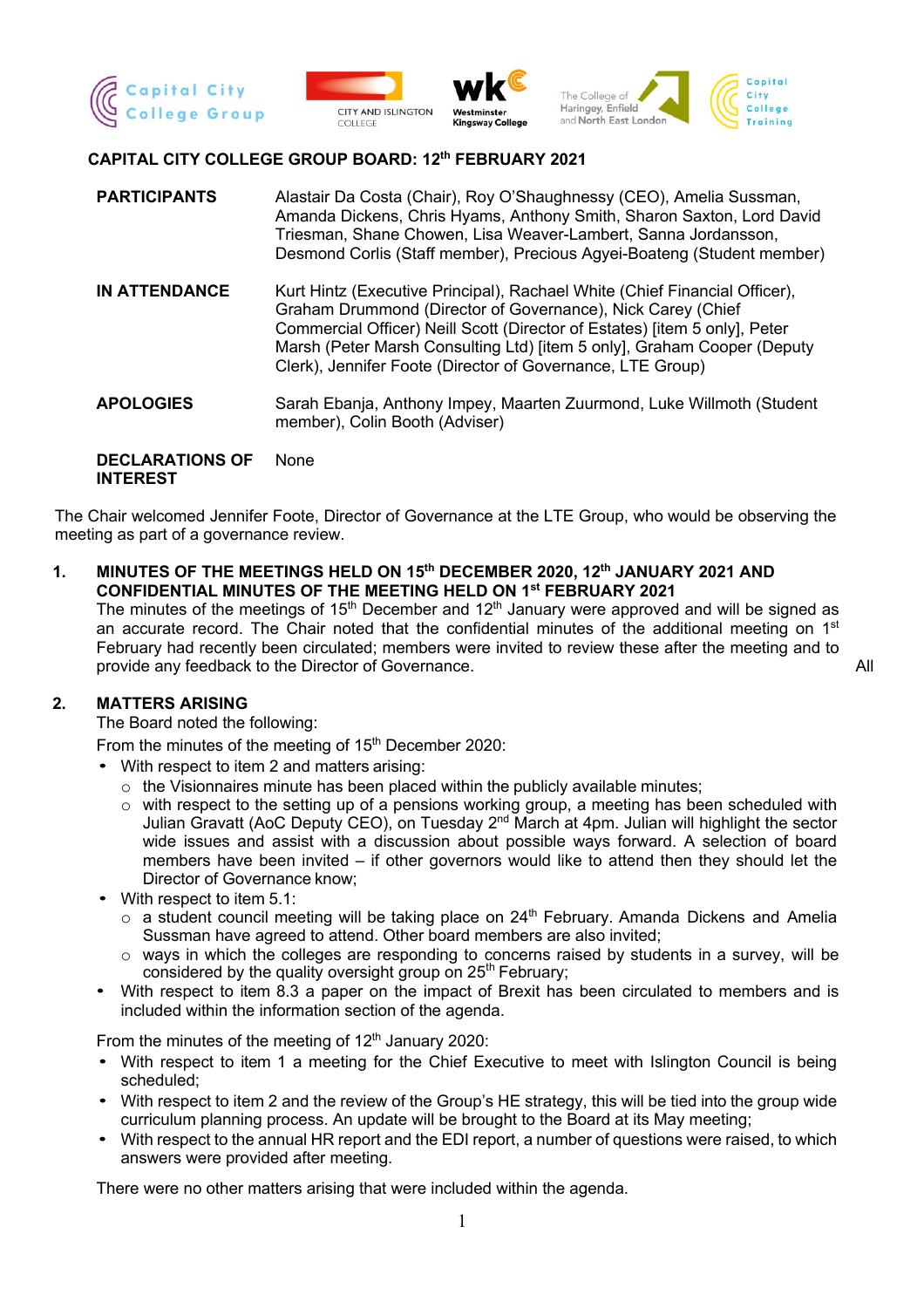## **3. FE WHITE PAPER**

Shane Chowen (SC), Chair of the Quality Oversight Group, gave a presentation on the recently published FE White Paper. The Board noted the implications for the Group, which would require fuller consideration in relation to the new strategic plan, including:

- Employers are to be placed at the heart of the system; for example , College Business Centres (CBCs) are to be established which will give employers a central role, alongside colleges, in developing Local Skills Improvement Plans (LSIPs), backed by a new Strategic Development Fund.
- Higher technical skills, a commitment to Institutes of Technology (IoTs) and T-levels, expansion of Higher Technical Qualifications (HTQs) and the creation of clear progression routes.
- Additional encouragement to lifelong learning through changes to loan entitlements and systems, and pilots to incentivise flexibility and modular delivery.
- Reforms to funding and accountability, including new intervention powers for the Secretary of State for Education.
- 'Levelling up' of standards of governance: diversification of board membership, new expectations on Boards and development programmes for those charged with governance.
- Support for excellence in teaching, with a national recruitment campaign and improved standards for teacher training and professional development.

SC explained the AoC's view that the White Paper's broad direction is positive, but also that there are a lot of unknowns. He provided an overview of the significant issues that the AoC have identified.

The Board welcomed the White Paper, whilst noting that there will be a significant amount of consultation over the coming months. The CEO advised that his focus will be on whether the needs of London colleges are adequately recognised. With regard to employer engagement, the Board advised that it is keen to ensure that the challenges in relation to SMEs, as well as larger employers, are considered. The Board also noted its disappointment at the shortcomings of the White Paper in relation to the Equality, Diversity and Inclusion agenda.

### **5. QUALITY OF TEACHING AND LEARNING**

A report was received on progress. The Board acknowledged the additional level of difficulty arising from the current national lockdown. The Board particularly noted:

- Teaching during the lockdown continues to be entirely online. The courses most adversely affected are those that include practical activities, although in anticipation of the current lockdown, a great deal was achieved in Term 1 and it is expected that Term 3 will enable practicals to be completed.
- The detailed data provided show that attendance and retention are on a par with last year.
- With respect to observations, which are currently undertaken with reference to differing policies, the percentage judged as unsatisfactory is small and steps are being taken to address these. The Board challenged the fact that harmonisation of Teaching and Learning policies across the Group has not yet taken place, although the Executive Principal explained that it is important that the new policies are introduced at the same time as a new capability policy, which will happen shortly. He does not consider that the delay is impeding progress.
- A further supply of laptops to support student home learning had been received from the DfE, albeit the Group has largely managed to address this need already, and therefore now has a surplus of equipment.
- An analysis of learner feedback indicates that many learners are unhappy with online teaching and are of the view that it will never be of the same standard as face-to-face delivery.
- An analysis of staff CPD activity was provided and noted.

Shane Chowen advised that the Quality Oversight Group is continuing to monitor progress closely and to provide support in relation to the Group-wide approach to raise the quality of teaching and learning.

### **4. ESTATES STRATEGY**

The Chair welcomed Peter Marsh (PM), Director of Peter Marsh Consulting, along with Neill Scott (NS), the Group's Director of Estates, to the meeting. PM presented a framework for the Group's Estates Strategy, explaining that the Board's approval of the framework was needed in order for this to be used as the basis for a submission of a capital bid for the DfE Transformation Fund, for which the first round deadline is 15<sup>th</sup> March. A more detailed master plan will then be delivered and presented to the Board in July. The Board noted:

• With reference to the Group's curriculum strategy and forecast growth in student numbers, the framework sets out the options for each site, highlighting the current constraints of the Angel and Kings Cross centres on future growth.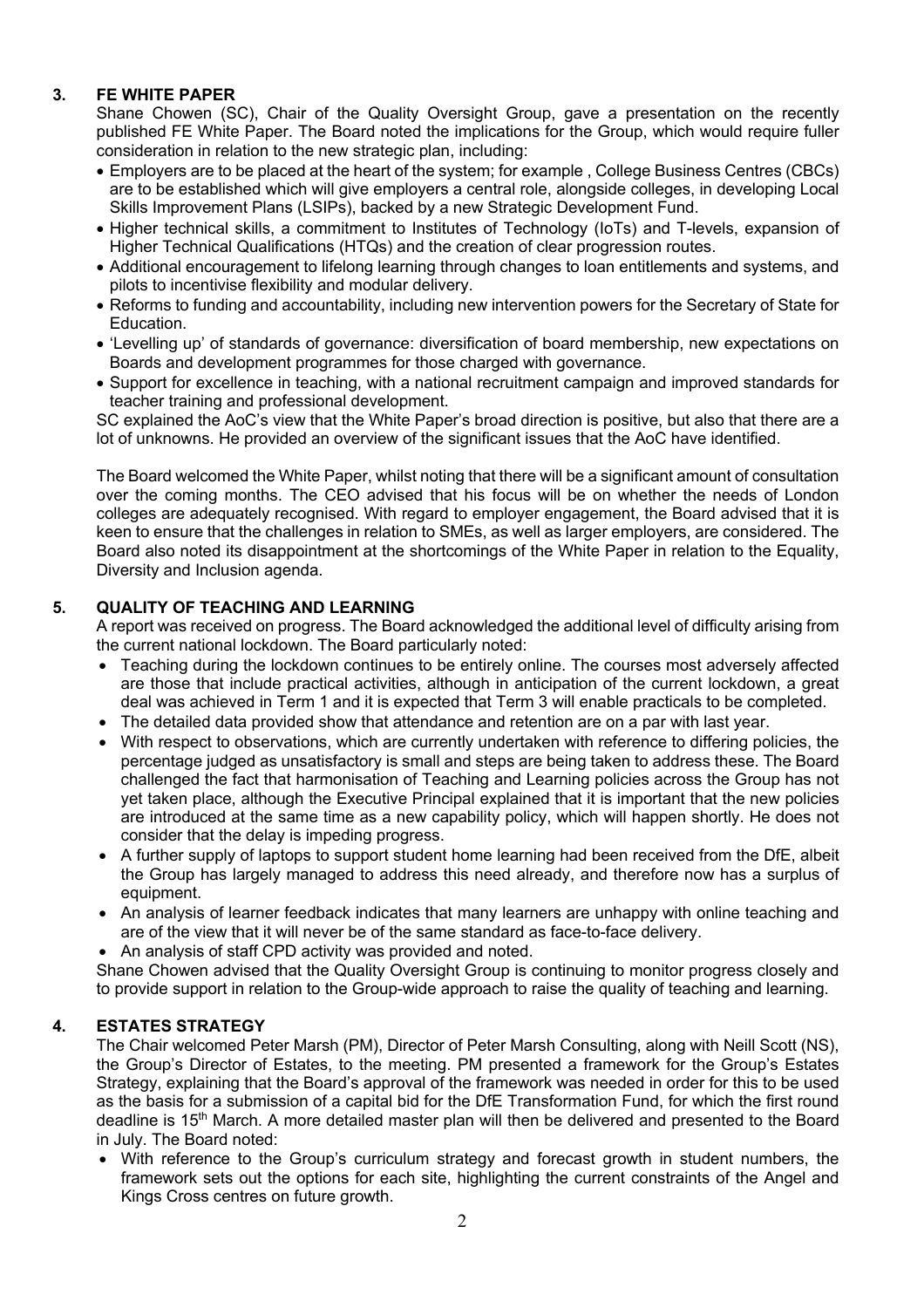- Almost all capital grant funding opportunities are likely to require match funding, which has implications regarding the need to maximise reserves, including cash reserves.
- Whilst the overall picture presented by the review is that the Group has more space than it needs, more detailed analysis shows that available space does not match the location or specification required to support the Group's ambitions. The Estates Strategy is fundamental to delivery of the Group's strategic Plan and it will be important to ensure that these are aligned.
- The current occupancy model needs to be flexed to reflect expectations relating to a post-pandemic blended approach to learning.
- Carbon reduction is a critical component of the plan that will require further detailed consideration.

The Board **APPROVED** the framework as submitted. The Board advised that in addition to the points so far discussed, the detailed plan in due course should be presented in the context of a high-level capital budget looking ahead for the next 3 years with clear assumptions in relation to match funding. The Board advised that the strategy should be informed by consultation with students and employers regarding future space planning, looking for instance at whether more 'social' space needs to be incorporated alongside teaching space. The Board also emphasised that it would be important to ensure that the Estates Strategy is capable of being flexed to respond to unforeseen changes in the external context and technological and communication advancements such as 5G. The Board commended PM and NS on the significant progress made on the Estates Strategy.

### **6. CEO AND GLT PRIORITIIES**

#### **6.1 CEO UPDATE**

A report was received and considered. The Board noted:

- Ongoing communication with staff has included an all-staff call, which took place on the previous day, the focus of which had been on sharing good news stories; this had been well received.
- A remuneration committee meeting took place on  $2^{nd}$  February, the main purpose of which was to have an initial discussion about a staff pay award. A further meeting will take place in the next three weeks to discuss options in more detail, including the way forward on union negotiations. An update will be provided to the next Board meeting.

RO

• The Search and Governance Committee and the Remuneration Committee have considered the process for the appointment of the Executive and Deputy Executive Principal roles. A recommendation has been made by the Chief Executive, which was supported by both committees. At the recommendation of both committees, the Board **APPROVED** the appointment of Kurt Hintz as Executive Principal and Gary Hunter as Deputy Executive Principal. Board members offered their congratulations.

### **6.2 DRAFT STRATEGIC PLAN**

The Board received a current draft of the strategic plan. The Board noted:

- The draft plan had been consulted on widely with internal and external stakeholders in Q4 of 2020, the findings of which have been presented to the December Board meeting. Since then, the strategy has been redrafted by the GLT in line with this feedback and is now structured around three main themes: Curriculum, Corporate and Colleagues.
- The draft has been further reviewed by learners, approved by the GLT and leads for each area have also included drafted KPIs. The mission and vision remain the same and there have been some minor amendments to the values.

The CEO explained that there are a number of aspects of the draft strategy that require further sense testing prior to presentation of the final version of the plan to the for approval, as intended at the March Board meeting. These include full consideration of the implications of the FE White Paper discussed earlier during the meeting, whether the plan sufficiently articulates the Group's collaboration with other large FE college groups, the strategic fit of the Group's HE provision, and also whether specific projects fit within the strategic plan. He also advised that, with respect to the Visionnaires project, ways are now being explored of making the project self-funding. A full update will be provided to the next Board meeting.

The Board reviewed the draft and advised as follows:

- Whilst accepting the approach to the plan being centred around three areas, Board members challenged the wording to describe these, particularly highlighting the importance of reference to learners and avoiding the themes sounding too 'corporate'.
- Board members reinforced the need for full consideration of the implications of the FE White Paper.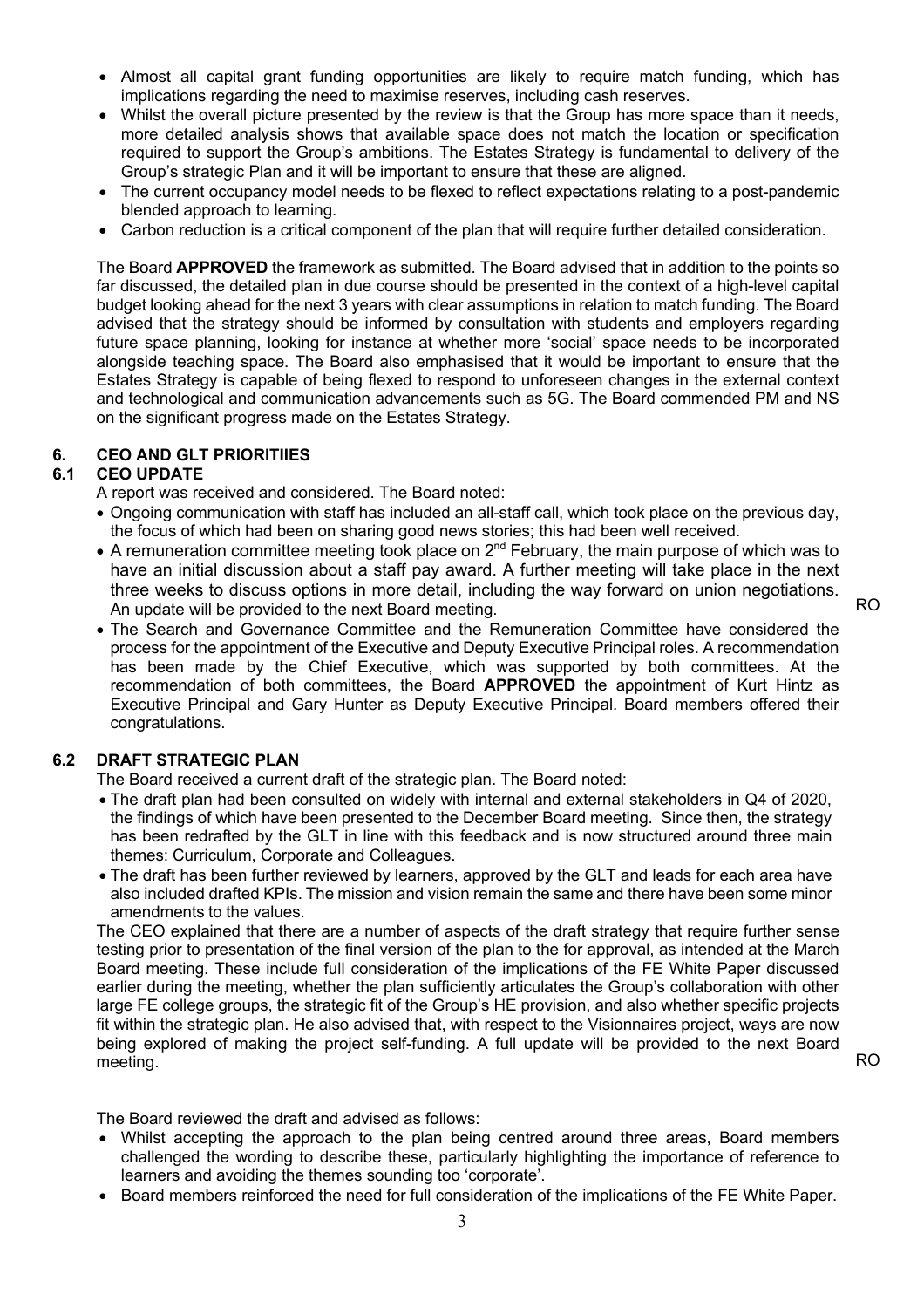- The Group's relationships with employers, and articulation of its ambition to be the provider of choice across curriculum areas, should be given greater emphasis.
- KPIs to enable the Board to monitor performance against targets that are challenging but achievable should be kept to a sufficiently tight number to drive the focus required.

Board members commended the work that had been undertaken to date. It was agreed that a special meeting of the Board should be held prior to the March Board meeting to enable Board members to contribute further views on finalisation of the plan.

#### **7. MANAGEMENT ACCOUNTS**

The Board received a report on the management accounts for the 5 months to 31<sup>st</sup> December 2020. The Board noted:

- The Group EBITDA for the 5 months is a deficit of £3m compared to a forecast deficit of £1.3m, a negative variance of £1.7m. The main reasons for the variance are: AEB under delivery by £1.8m, ESF under delivery by £240k, a negative variance of £253k in pay costs and a positive variance of £754k in non-pay costs.
- The negative variance in pay costs is partly due to having completed 7 staff restructurings during the year. Two further restructurings are planned, although with the primary objective of ensuring that staff capability is aligned to delivery of the strategic plan, rather than to deliver costs savings.
- The current reforecast financial position for the Group is a £2.5m operating deficit. The reforecast reflects a number of known financial risks that have impacted delivery and associated income streams and includes all risks identified in the funding report to the meeting. Work is underway, however, to identify options to deliver a breakeven position for the year, without adversely impacting on learners, which remains the Group's aim. These options will be considered by the GLT and then presented to a meeting of the Financial Oversight Group to be held during the next couple of weeks.
- Planning for next year will seek to avoid the reduction in AEB delivery during the current year becoming embedded. For the current year, the GLA is still to announce whether the 95% threshold will be reduced; the lowering of the threshold to achieve the full AEB contract amount is key to the whether the Group can achieve a break-even or close to break-even position for this year;
- Going forward, development of a staff pay strategy that is aligned to financial strategy will be crucial.

#### **8. ENROLMENT REVIEW AND ANALYSIS**

A report on enrolment and funding was received and considered. The Board noted:

- 16-18 enrolment is c. 96% of target. CANDI has performed well and is currently over 102% of target. However, CONEL and WKC are both well below target. The reasons for this shortfall and whether is part of a longer term trend continues to be monitored and reviewed. An overall reduction in 16-18 funding of c. £2.4m is expected for 2021-22 calculated on the basis of the lagged learner number methodology, although c. £1m of this reduction is due to a change in the deprivation index applied by the ESFA, which is adversely impacting funding for colleges across central London.
- AEB funding is 85% of plan, as already discussed.
- Overall delivery is estimated at 89.8% of contract value. However, there is a risk that this could be impacted further by the current lockdown , reducing the forecast outturn to 83.6%. The GLA has so far applied a 90% threshold to funding claims and whilst this is expected to be reduced to 80%, the Group's current position makes the achievement of this threshold risky, and it may be necessary to make a business case to the GLA to reduce this for the Group.
- Apprenticeships have performed well, currently forecast at £1,088k above budget (140.1%). This is not expected to change as a result of the current lockdown, which is expected to impact retention and timely achievement rather than recruitment.
- Advanced Learner Loans and HE are broadly in line with forecast.
- The forecast shortfall of £534k in commercial income is largely unchanged during the past month.
- Overall efficiency is 98% of plan and the Group is continuing to work to maximise class sizes and staff utilisation to address this.
- An analysis of the shortfall in learner numbers by college and by subject area has been undertaken, and possible factors leading to the shortfall have been identified. A benchmarking analysis using a tool provided by the Responsive College Unit (RCU) has also been undertaken. This shows that at Level 1, the Group has outperformed its comparators, but the reverse is true at Level 2 and Level 3. Level 2 numbers have fallen most dramatically, while at Level 3, recruitment has not achieved the significant growth seen at other colleges.